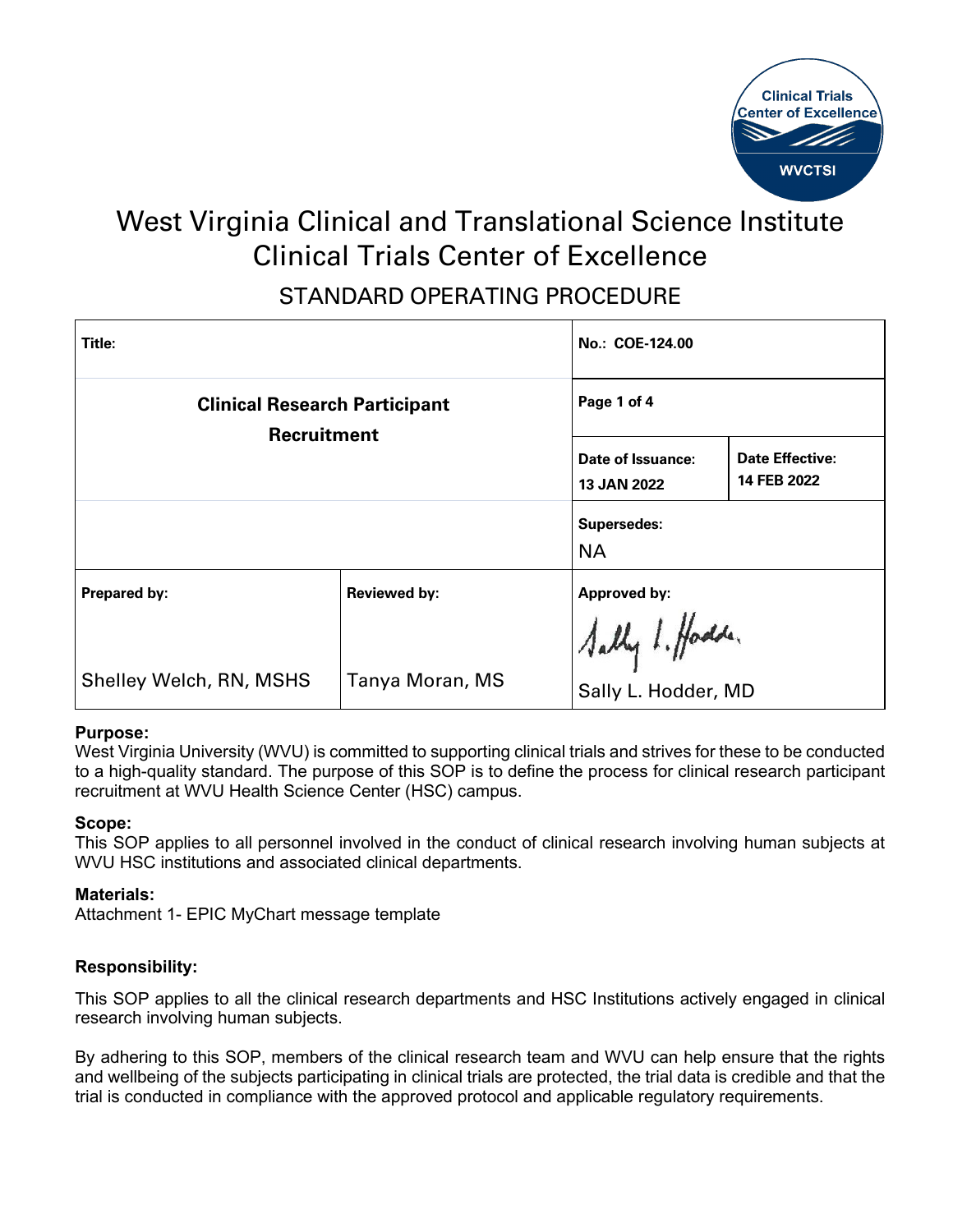### **SOP No. COE-124.00**

# **Definition:**

HIPAA Authorization Waiver: A waiver provided by the IRB that permits [use and/or disclosure](http://medicine.umich.edu/medschool/research/office-research/institutional-review-boards/privacy-board/protected-health-information-phi/uses-and-disclosures-protected-health-information-phi) of [PHI](http://medicine.umich.edu/medschool/research/office-research/institutional-review-boards/privacy-board/protected-health-information-phi) for research purposes, without obtaining subject authorization.

## **Procedure:**

## 1. **Development of a Recruitment Plan**

After identification of the target population for trial recruitment, the Principal Investigator and study team will develop an appropriate screening and recruitment plan. This plan must follow the strategies outlined in section 2 below, depending on the applicable scenario.

WVU Medicine and associated entities have sole discretion in the disclosure of PHI to researchers to aid in study screening and recruitment.

PHI may be used for screening for IRB-approved research by WVU investigators/Research Teams only if one of the following is met:

- A HIPAA Authorization Waiver (Partial or Full) has been approved for the study
- There is an IRB-approved recruitment protocol that describes the access to PHI for research screening and recruitment
- The potential research subject has provided written HIPAA authorization

All screening and recruitment plans must be outlined in detail in the IRB submission materials for review and approval prior to implementation. If at any time additional or alternative strategies need to be implemented, these strategies must be described and submitted to the IRB for review and approval prior to implementation.

All screening activities will be recorded and maintained by the research team. Investigators are responsible for the security of patient information used for research and must comply with the privacy and security requirements outlined in institutional policies. It is expected the research team to also comply with the requirements.

# 2. **Recruitment**

# *a) Without an Existing Patient Care Relationship*

If an investigator or research team member does not have an existing patient care relationship with a potential subject, the investigator or research team member may be permitted to access patient information of potential subjects for recruitment purposes ONLY by one of the following processes:

• Obtaining HIPAA authorization waiver for recruitment purposes from the IRB before accessing clinical patient information to identify or recruit potential research subjects to that specific IRB approved study.

• Through an IRB-approved recruitment plan that describes how research team members will access the patient information of potential subjects for screening and recruitment purposes.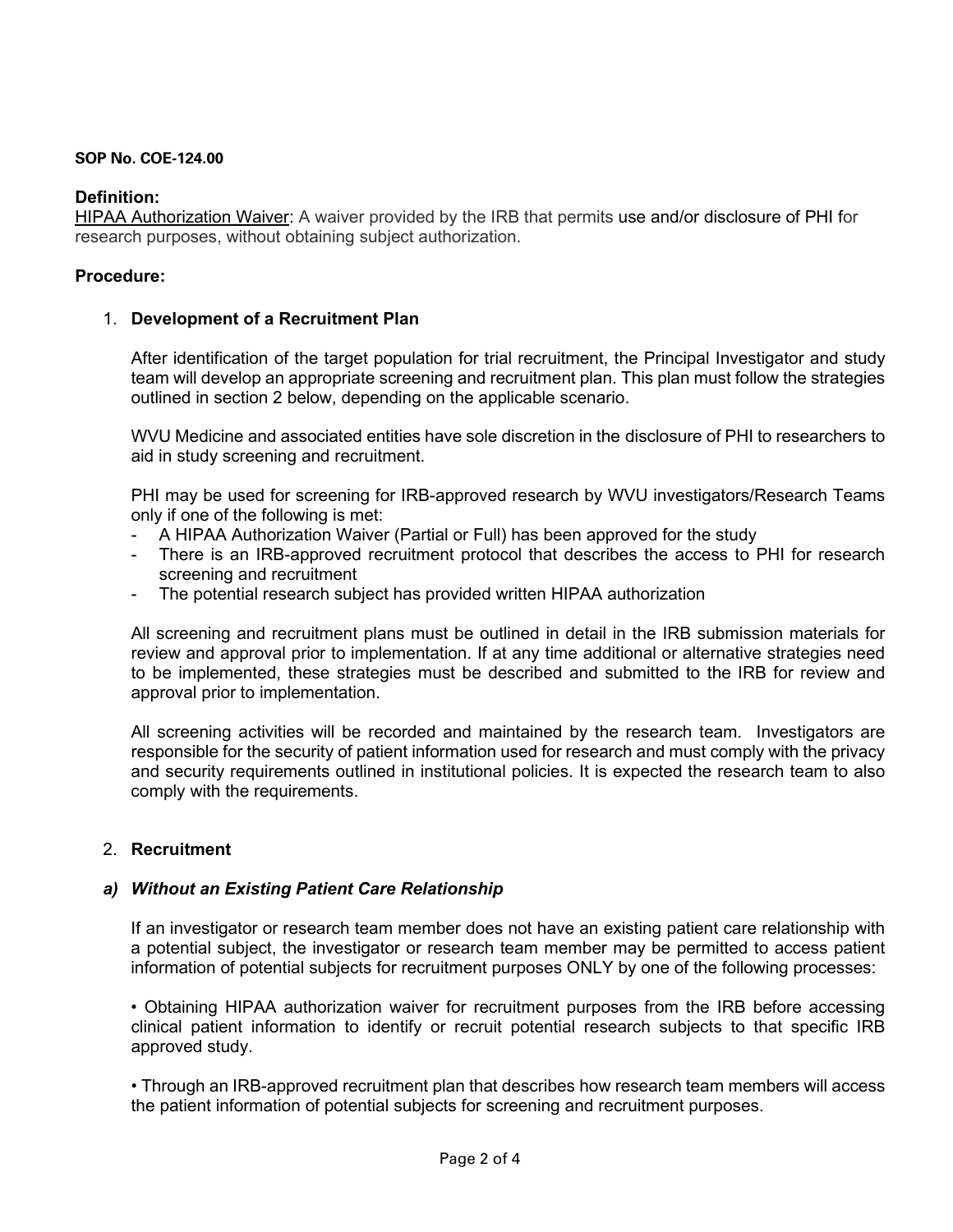#### **SOP No. COE-124.00**

The research team will not initiate contact with potential study participants until either a provider has referred the patient to the research team, or the patient has contacted the research team directly. When participants self-refer and do not have their medical history contained within the WVU Health System EMR, the research team will act to obtain medical history from the patient's primary provider, documenting all such efforts.

i) EPIC Mychart: The use of MyChart to send messages to potential subjects is one method that may be acceptable. Once the IRB approves MyChart as a tool, the IRB approval with message to participant (see Attachment for template) will be provided to WVCTSI for verification. Once verified, the EPIC team will create the message according to specifications. Patients may be contacted through Mychart if they meet study criteria based on discrete inclusion and exclusion criteria available in medical records. Once setup by the EPIC team, the messages would automatically be delivered to potentially eligible EPIC patients that have not opted out of being contacted for potential research participation through Mychart, with action buttons within the message itself to indicate whether they are interested or not in being directly contacted by the research team for a particular study.

Note: MyChart messages should not be created by research team members themselves when a patient care relationship does not exist.

ii) Best Practice Advisory (BPA): BPA is a functionality available in EPIC to assist in patient recruitment where care providers are alerted to patients in clinic that meet eligibility criteria. When approved by the IRB as a recruitment method, a BPA could be setup by the EPIC team. The alerted provider may then provide information about the research to the patient or alert the research team of the referral if patient is interested or send a Mychart request to the patient. This method may be considered for studies that require real-time recruitment.

# *b) With an Existing Patient Care Relationship*

If the investigator is a credentialed clinical care staff member and has an existing patient care relationship with a potential subject, then the investigator and members of the research team (under the direct supervision of the investigator) may access patient information for identifying and contacting potential subjects for the protocol according to the recruitment plan that has been approved by the IRB. This may include the use of a MyChart message created by research team members, see attachment for template message.

When possible, a member of the clinical care team that has an existing patient care relationship with the potential subject should introduce research team members that may not be members of the clinical team or clinical care employees to the patient and bridge the gap between clinical care and discussion of possible research study participation.